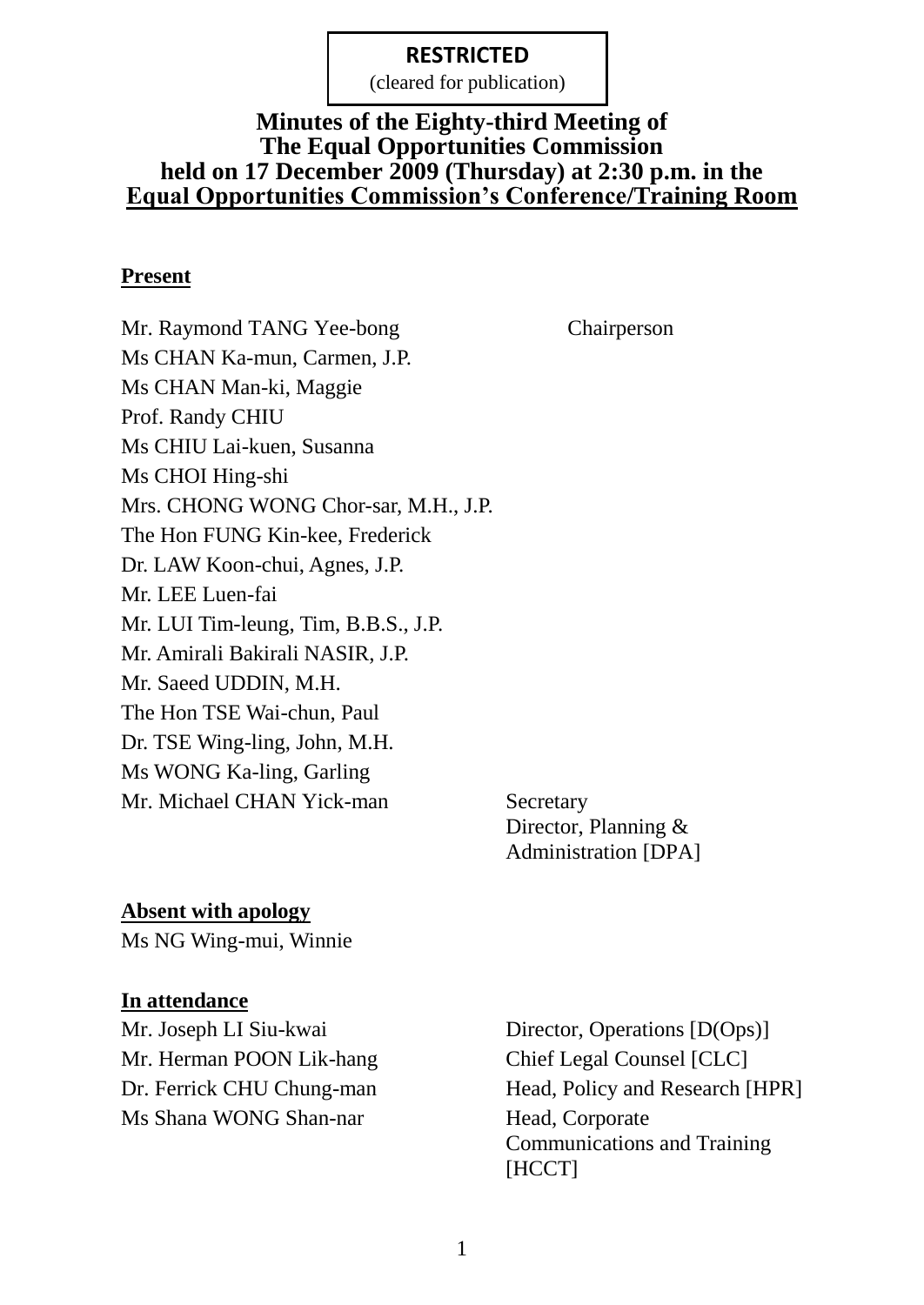(cleared for publication)

Miss Kerrie TENG Yee-san Accountant [ACCT]

Ms Margaret WU Su-ka Senior Equal Opportunities Officer (Compliance) [SEOO(C)] Miss Gloria YU Wai-ling Senior Equal Opportunities Officer, Administration & Personnel [SAP]

# **I. Introduction**

1. The Chairperson (C/EOC) welcomed all Commission Members (Members) to the  $83<sup>rd</sup>$  Meeting.

2. Apology for absence was received from Ms Winnie NG Wing-mui, due to business commitment overseas. Ms Susanna CHIU Lai-kuen had informed that due to a prior meeting appointment, she would join the meeting at a later time at around 3:30pm, whereas The Hon Paul TSE Wai-chun had notified that he had to leave the meeting early to attend a LegCo meeting.

3. C/EOC informed the Meeting that a press release would be issued after the meeting to highlight major areas of work carried out since the last meeting and those discussed at this meeting.

# **II. Confirmation of Minutes**

(Agenda Item No. 1)

4. The Minutes of the  $82<sup>nd</sup>$  Meeting held on 17 September 2009 issued to Members on 15 October 2009 were confirmed without amendments.

# **III. Matters Arising**

(Agenda Item No. 2)

5. C/EOC said that there were two matters arising from the last meeting. They were whether EOC meetings were to be open to members of the public and whether EOC meeting minutes should record names of Members speaking. As the former might have a bearing on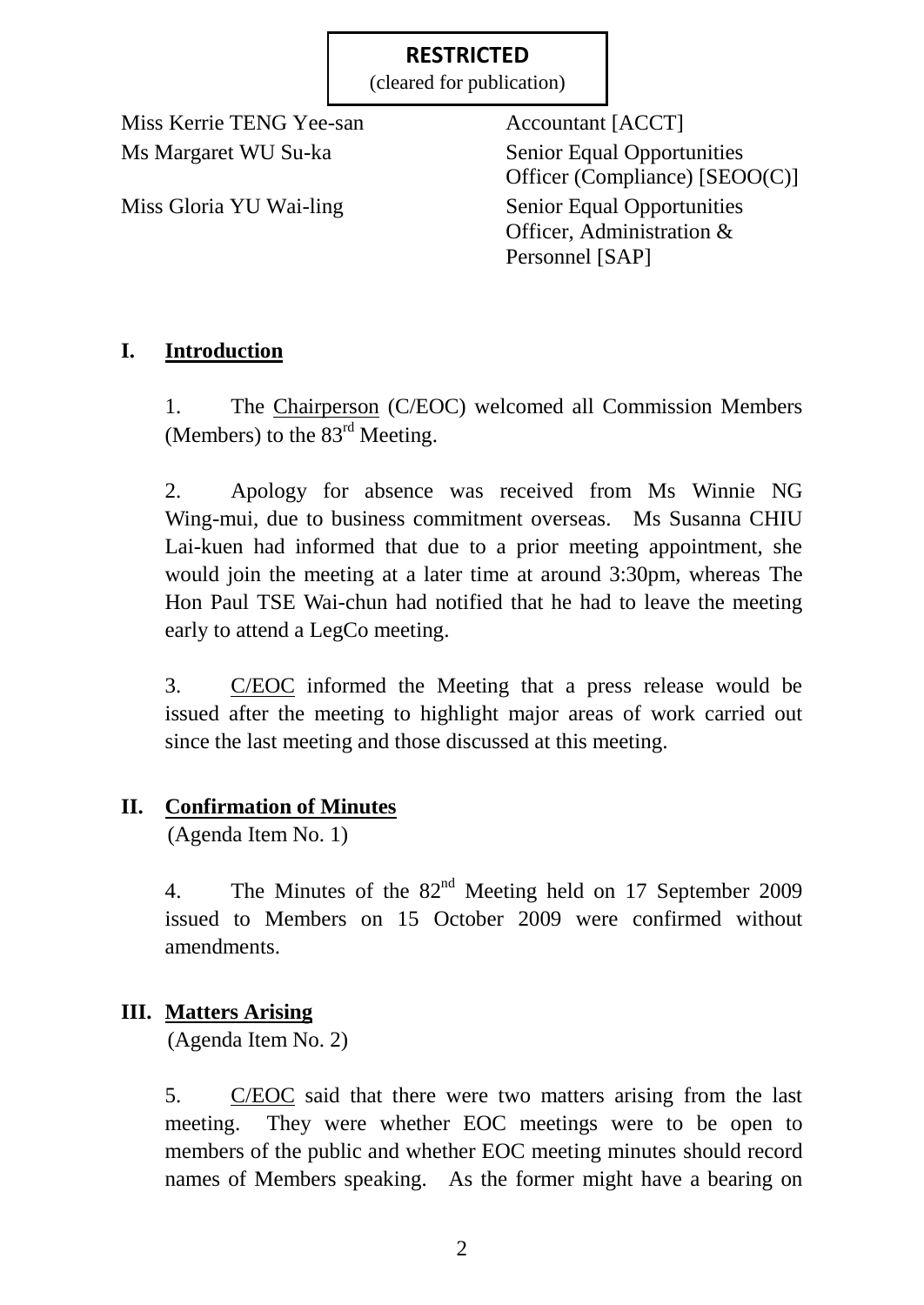(cleared for publication)

the latter matter, he suggested the Meeting to consider whether EOC meetings were to be open to members of the public first.

*(Dr. John TSE and The Hon Paul TSE joined the meeting respectively at this juncture.)*

## **Whether EOC Meetings were to be Open to Members of the Public**

(Paragraph 39 of Minutes of the  $82<sup>nd</sup>$  Meeting and EOC Paper No. 21/2009)

6. C/EOC informed that the matter had been deliberated at a previous board meeting in 2002. EOC Paper No. 21/2009 provided the gist of the discussion on this subject by former EOC Members, the possible items for discussion that could be generally open to the public and the issues on this subject for further consideration. Members deliberated on the subject.

## *(Ms Susanna CHIU joined the meeting at this juncture.)*

7. Members in general agreed to the principle of increasing transparency and opening up meetings would be one way to enhance transparency and accountability. They noted that there were sensitive and confidential items on the meeting agenda that were not appropriate to be open to public. In addition, they also noted there was a need to consider the logistics, support and resources required if the meetings were to be open, and whether certain parts of a meeting were to be open but others were not. There was also a need to look into the benefit generated from opening up meetings against the resources incurred, the likely public responses and the effect on EOC's image if, after all, only a small part of a meeting and a restricted agenda could be open to the public.

8. After deliberations, Members agreed to form a Working Group comprising Members of the Administration and Finance Committee (A&FC) and other interested EOC Members to consider the subject further. The Hon Frederick FUNG indicated his interest to join the Working Group. The EOC office was requested to work out the possible agenda items that could be open to the public using the past 5 to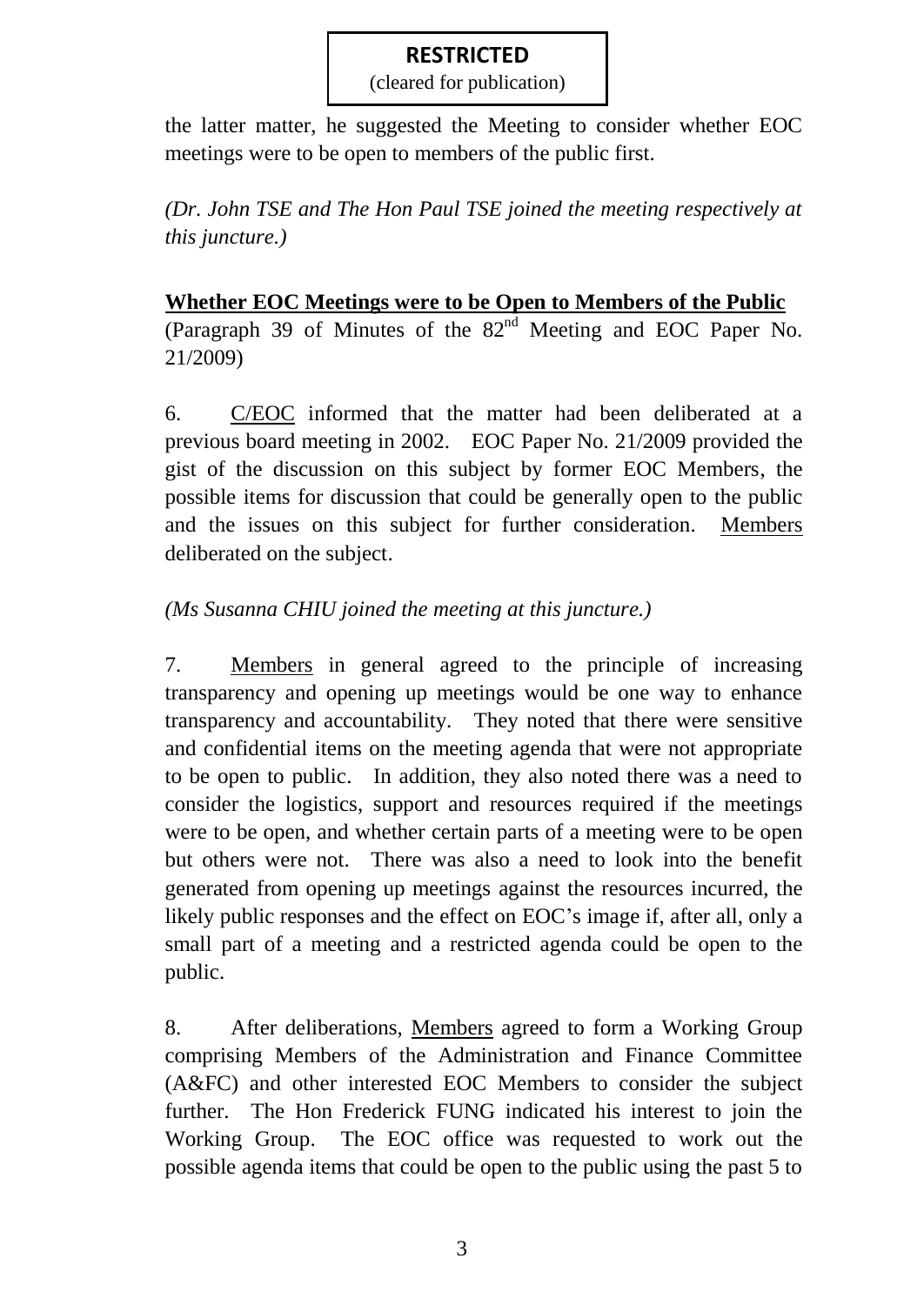(cleared for publication)

10 EOC meetings and based on the possible exceptions that might not be appropriate to be open as stated in paragraph 4 of EOC Paper No. 21/2009 as a reference for the Working Group's consideration. The Working Group would also give consideration to the logistics, support and resources required if part or the full meetings were to be open to the public.

**Whether EOC Minutes should Record Names of Members Speaking** (Paragraph 39 of Minutes of the  $82<sup>nd</sup>$  Meeting)

9. Members unanimously agreed that starting from this meeting, minutes of EOC meetings should record names of Members speaking.

## **IV. New Agenda Items**

# **Update on Progress of Formal Investigation on Accessibility in Certain Publicly Accessible Premises**

(Agenda Item No. 3)

10. D(Ops) provided a verbal update on the latest progress of the Formal Investigation on Accessibility in Certain Publicly Accessible Premises (Formal Investigation). He said that the Working Group on Formal Investigation had provided inputs and considered the  $2<sup>nd</sup>$  revised draft of the final Formal Investigation report which consisted of 3 major parts: i) the results of investigation, ii) responses and feedback from management/owners of the relevant premises and iii) recommendations from the EOC. In drawing up the final report, much effort had been devoted on part iii) which contained EOC's views and how the subject matter was to be taken forward. When the final report was ready for public consumption, concerted efforts would be made to publicize the findings with a view to increasing public understanding and awareness on this subject.

11. In response to a suggestion from Dr. John TSE, D(Ops) said that inclusion of an executive summary to the Formal Investigation report to facilitate reading would be considered.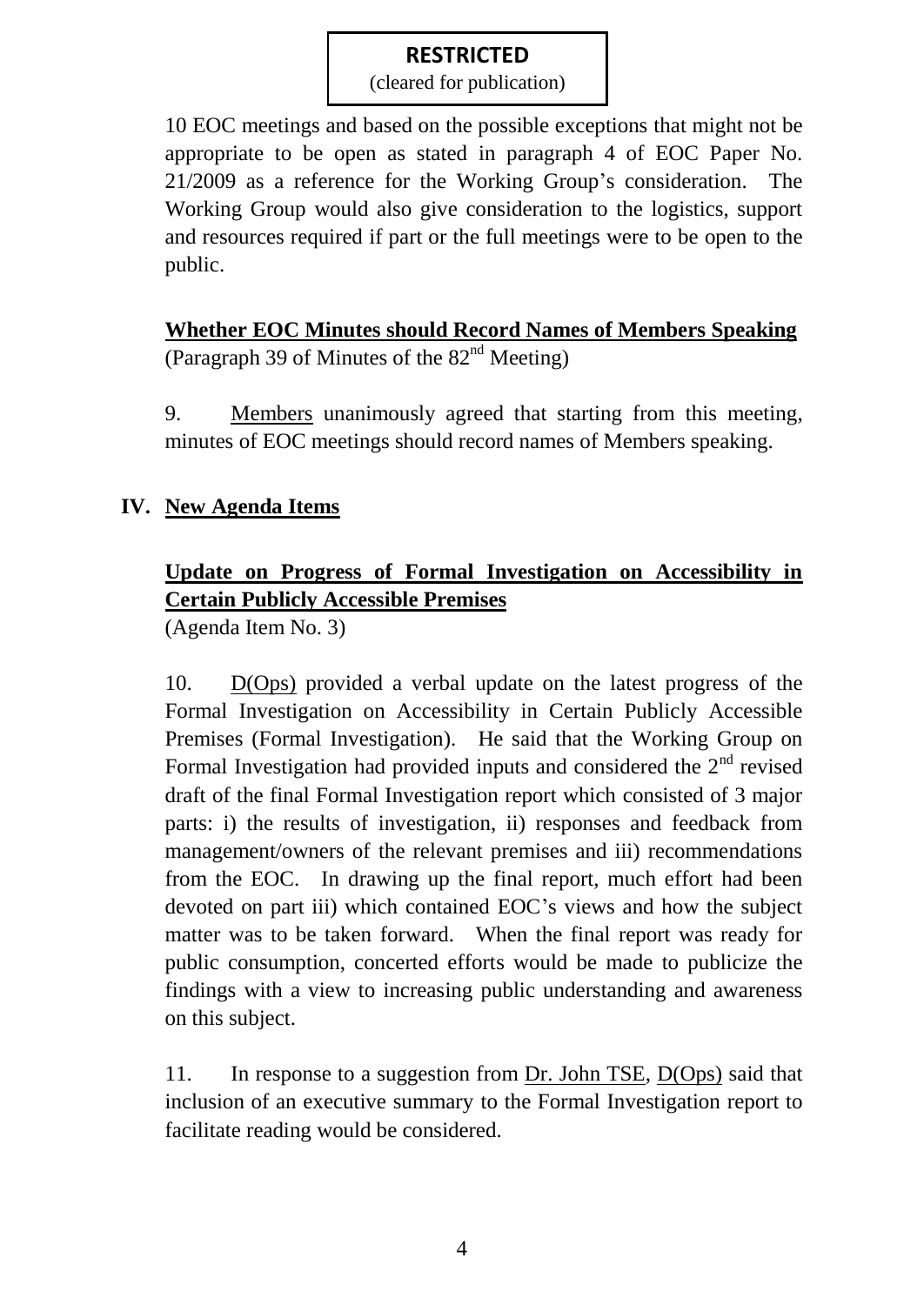(cleared for publication)

## **Revision of the Code of Practice on Employment under the DDO**

(EOC Papers No. 22/2009; Agenda Item No. 4)

12. EOC Paper No. 22/2009 reported to Members on the revision of the Code of Practice on Employment under the Disability Discrimination Ordinance (the Code), a copy of the revised Code was provided to Members prior to the meeting. Members noted that the existing Code was issued in January 1997, more than 10 years ago when the EOC had very little operating experience. With accumulated experience, the Code was now revised to include more information to provide more practical guidance to employers and employees.

13. SEOO(C) briefed Members the major revision proposed to the Code. Members noted that the revision included more comprehensive case illustrations with analysis based on EOC's complaint handling experience; important local and overseas legal case precedents; and 3 newly added specific human resources chapters on managing recruitment, workplace absence, promotion, transfer and dismissal which were considered to be important by employers in managing workplace discrimination. Subject to comments and approval by Members, the EOC office would follow up on the statutory consultation process. C/EOC added that a special Working Group comprising staff of various functions had worked together to produce the revised Code. Moreover, Working Group members and himself had devoted efforts in going over the draft line-by-line. Members' comments on the revision were invited.

14. Overall, Members found the revised Code comprehensive, easy to understand and provided very practical guidance. The Hon Paul TSE congratulated the EOC office for a job well done. He suggested that the EOC should also work on revising other codes of practice. He also suggested aligning the spelling of certain words in the Code which had adopted British and American spellings. C/EOC responded that there was already a decision to revise other codes of practice following the revision of the Code under the DDO.

15. Ms Garling WONG reminded that special attention should be paid to the method of printing for the revised Code to cater for the needs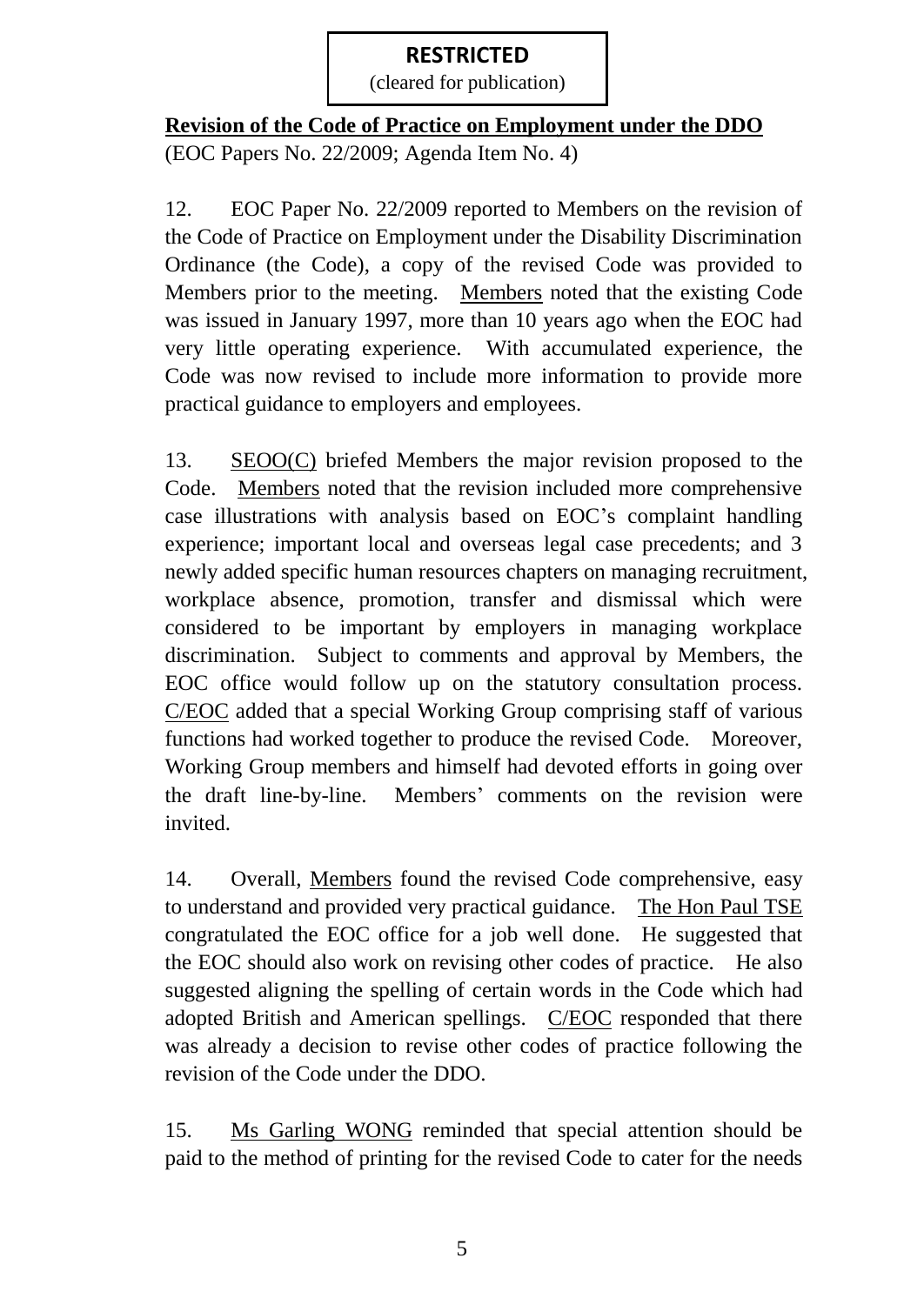(cleared for publication)

of the visually impaired.

16. Dr. John TSE suggested using wordings that put people first, like "Persons with a Disability" instead of "Disabled Persons" in the Code.

*(Mr. LEE Luen-fai left the meeting at this juncture.)*

17. In response to a question raised by Mrs. CHONG WONG Chor-sar, C/EOC said that for decided legal cases, real names of the parties to the cases could be used in the Code for illustration.

18. Mr. A B NASIR and Ms Garling WONG spotted a few typos on the draft Code which required correction.

19. In response to a question raised by Ms Garling WONG, SEOO(C) replied that hearing impaired disability groups had been consulted in drafting the illustrative example under paragraph 6.11 on Genuine Occupational Qualification.

20. DPA thanked Members for their valuable comments and suggestions. He said that the Working Group would take note of Members' comments and suggestions provided above and would make the necessary changes. Subject to Members' endorsement on the revised Code, the statutory consultation process on the Code would start as soon as possible.

*(The Hon Paul TSE, The Hon Frederick FUNG, Dr. John TSE and Ms Maggie CHAN left the meeting at this juncture.)*

21. Members endorsed the revised Code of Practice on Employment under the Disability Discrimination Ordinance to be issued for public consultation.

**Reports of the Legal & Complaints Committee, Community Participation & Publicity Committee, Public Education & Research Committee and Administration & Finance Committee**

(EOC Paper No. 23/2009; Agenda Item No. 5)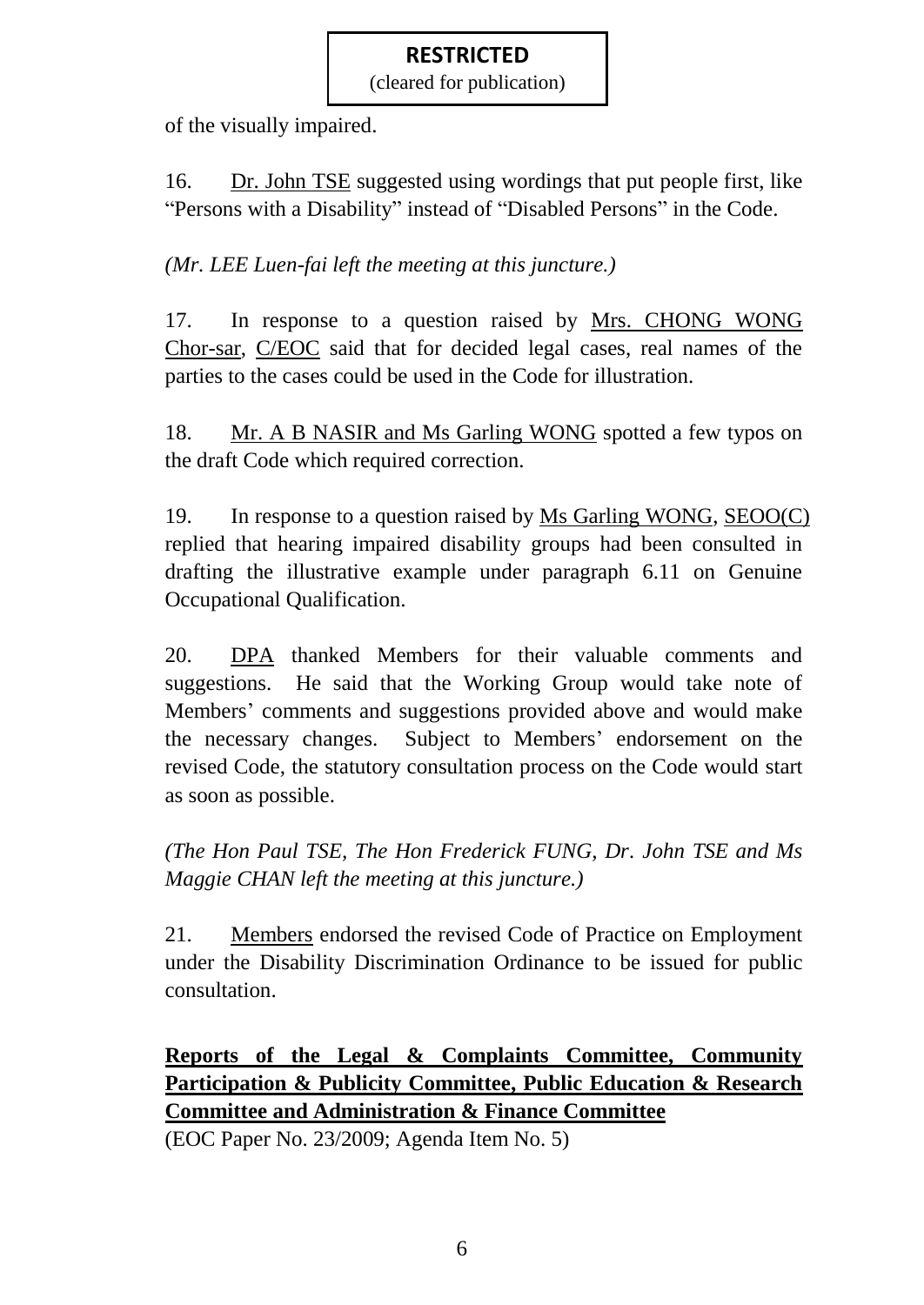(cleared for publication)

22. Members noted EOC Paper No. 23/2009.

# **Endorsement of Co-opted Membership of the Community Participation and Publicity Committee**

(EOC Paper No. 26/2009; Agenda Item No. 6)

23. EOC Paper No. 26/2009 sought Members' endorsement on the nomination of Mr. CHOW Wing-hong as a Co-opted Member of the Community Participation and Publicity Committee (CPPC) replacing Ms Garling WONG who had been appointed as EOC Member since May 2009.

24. Ms Garling WONG, Convenor of the CPPC briefed Members the background of Mr. CHOW. Members noted that the nomination had been endorsed by the CPPC at its  $45<sup>th</sup>$  meeting held on 15 October 2009 and the proposed term of appointment for Mr. CHOW was from the date of appointment to 19 May 2011 to coincide with the term of office of EOC Members.

25. Members unanimously approved the appointment of Mr. CHOW Wing-hong.

## **Six Monthly Report of EOC's Financial Position as at 30 September 2009**

(EOC Paper No. 24/2009; Agenda Item No. 7)

26. EOC Paper No. 24/2009 reported on EOC's financial position for the period from 1 April 2009 to 30 September 2009 and provided information on EOC's projected financial position as at year end on 31 March 2010. ACCT outlined the salient points contained in the said paper for Members' information, which included the major items of the actual recurrent expenditure for the first half of the current financial year up to 30 September 2009 and the estimated expenditure for the second half up to 31 March 2010, total income of EOC for 2009/10, and the position of EOC's reserves and capital expenditure.

27. In response to a question raised by Ms Susanna CHIU regarding the provision of a budget for office alteration works to accommodate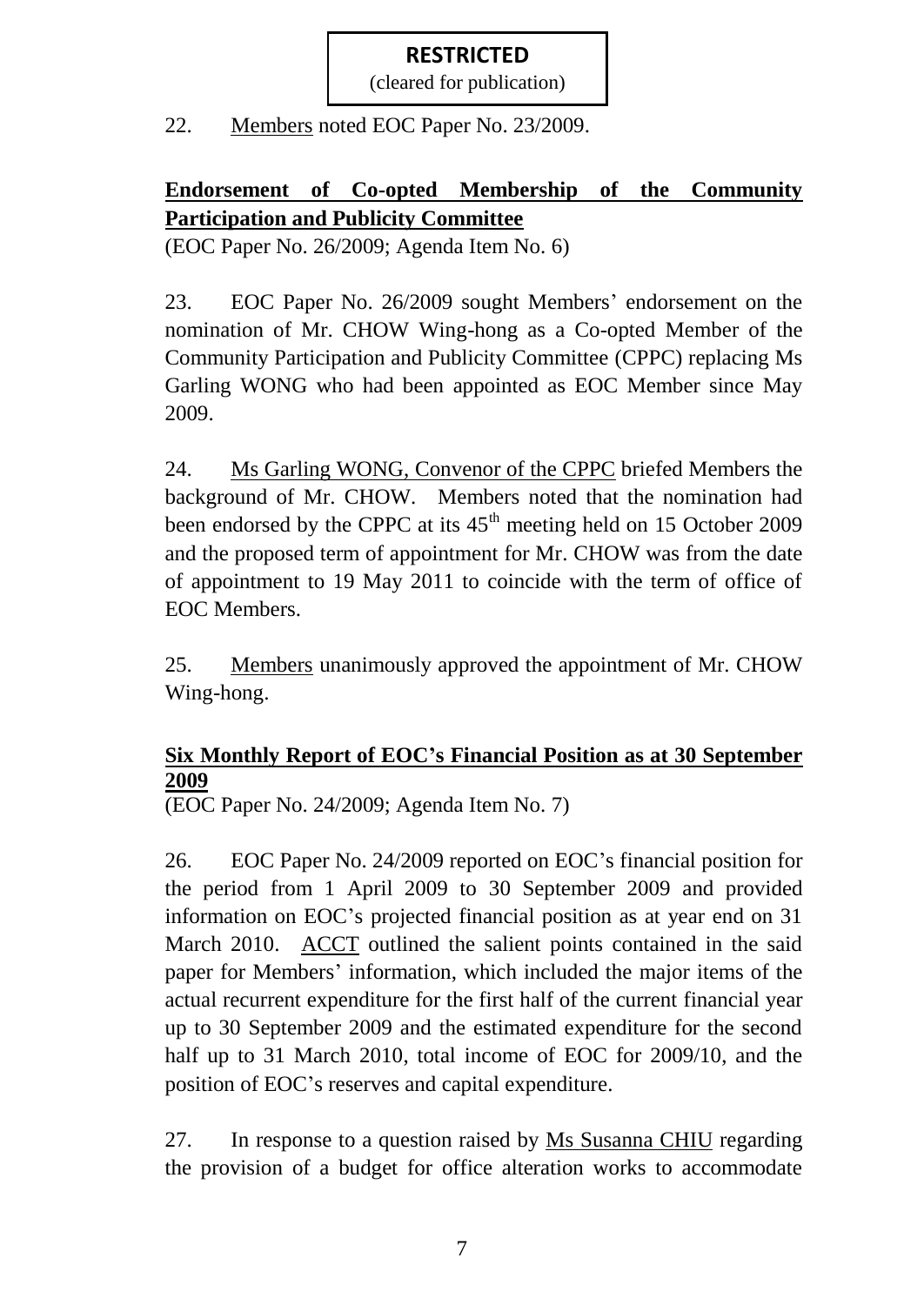(cleared for publication)

additional staff, ACCT said that the majority of the approved additional staff were already on board and the alteration would be relatively minor. Although the quotes for the office alteration works have yet to be worked out, it was expected that the costs could be absorbed from the current financial year's budget.

28. Members noted that there was a significant increase in the estimated recurrent expenditure in Legal Fees for the second half of the current financial year due to a former employee case. In response to a question raised by Mr. Tim LUI, CLC said that he was confident that the EOC would win the case and that the EOC office would endeavour to recover any costs possible under the existing law. C/EOC added that under the existing ordinance related to EO cases, each party to any proceedings in court would bear its own costs unless there were special circumstances which warranted an award of costs or the proceedings were brought maliciously or frivolously. Mr. LUI commented that this area of the law might pose unfair financial burden to a defendant and he suggested the EOC to include this subject in its future review for improvement. Mr. LUI's suggestion was noted. C/EOC added that another subject matter, which was recovering part of the costs from the assisted persons in a successful case, could also be included for review for further improvement.

29. Members noted EOC Paper No. 24/2009.

# **Tentative EOC Meeting Schedule for 2010**

(EOC Paper No. 25/2009, Agenda Item No. 8)

30. Members noted the tentative meeting schedule for 2010 as contained in EOC Paper No. 25/2009.

# **Performance Reporting in Controlling Officer Report**

(EOC Paper No. 27/2009, Agenda Item No. 9)

31. Members considered EOC Paper No. 27/2009 on Performance Reporting in the Controlling Officer's Report (COR) which proposed additional performance targets/indicators for the EOC.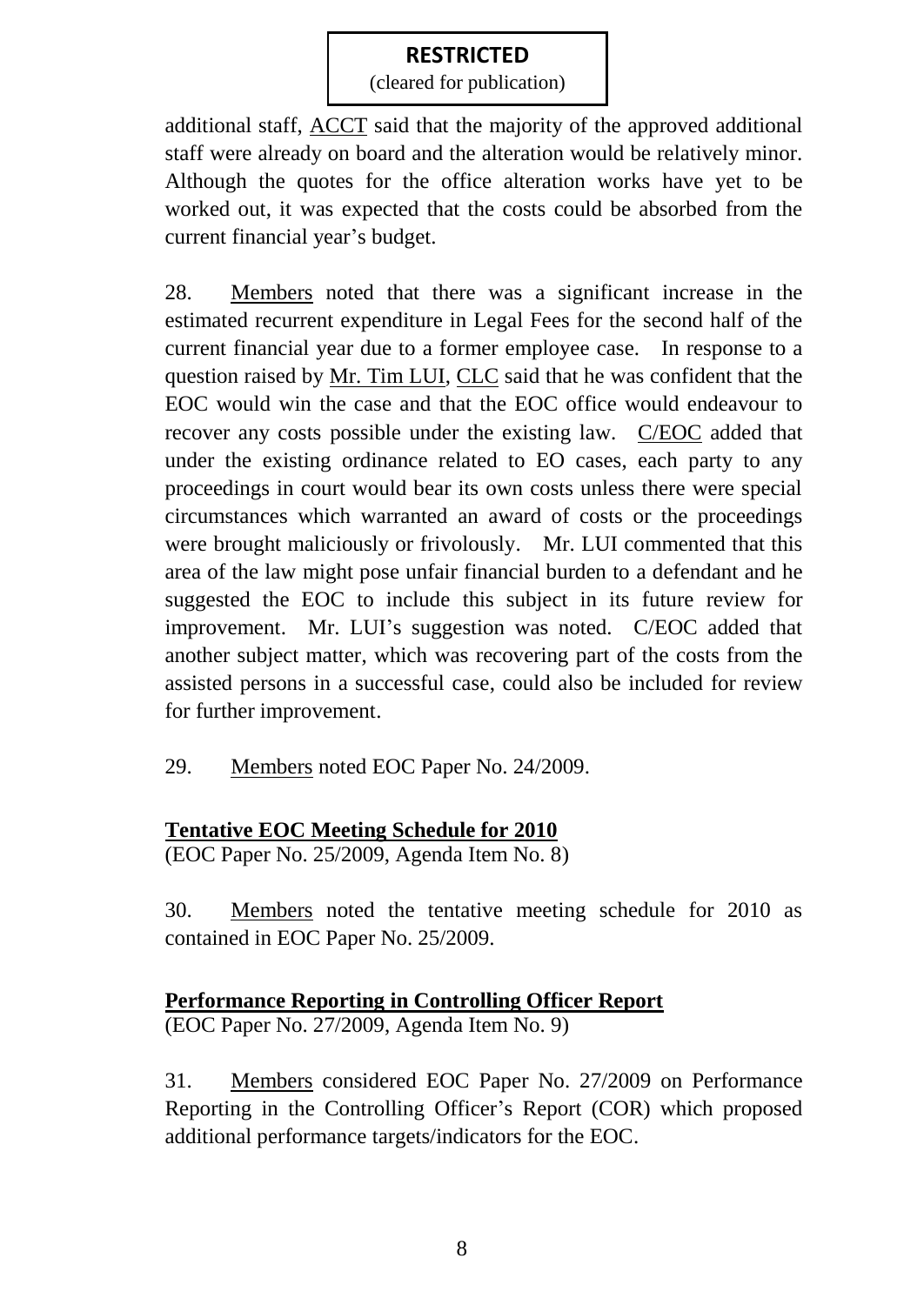(cleared for publication)

32. DPA provided an explanation on the proposed targets and indicators. Members then deliberated on the subject and in general agreed to adding new performance targets and indicators proposed by the EOC office vide EOC Paper No. 27/2009. Members also noted that there had been communications between the EOC office and the Constitutional and Mainland Affairs Bureau (CMAB) on this subject and several suggestions were made by CMAB for EOC's consideration, which had been incorporated into the said paper where appropriate.

## *(Mr. A B NASIR left the meeting at this juncture.)*

33. In order to provide Members with a clearer picture on all the proposed additional targets and indicators for the EOC, the EOC office was requested to prepare a full list for Members' consideration after the meeting. Ms Susanna CHIU, Convenor of the Administration and Finance Committee (A&FC) also suggested that when the proposed additional performance targets and indicators were agreed, the actual performances of the EOC against the targets set could be brought to the attention of the A&FC quarterly for monitoring and review. The EOC office would follow up on this suggestion.

[Post-meeting note: A letter dated 21 December 2009 has been sent to Members on "New Performance Targets/Indicators to be adopted in CMAB's Controlling Officer's Report" enclosing a full list of the proposed performance targets/indicators and a further suggested indicator by the Chairperson for Members' consideration.]

# **V. Any Other Business**

#### **Vote of thanks from the Chairperson**

34. C/EOC informed the Meeting that he would be leaving the Commission soon on completion of his contract and he thanked Members for the support provided to him and the Commission in the past years, particularly as EOC's work was complex and at times difficult. He furthered that most of the time there were a lot of papers requiring Members' consideration and the subject matters involved a great deal of effort to understand and were often very controversial. He